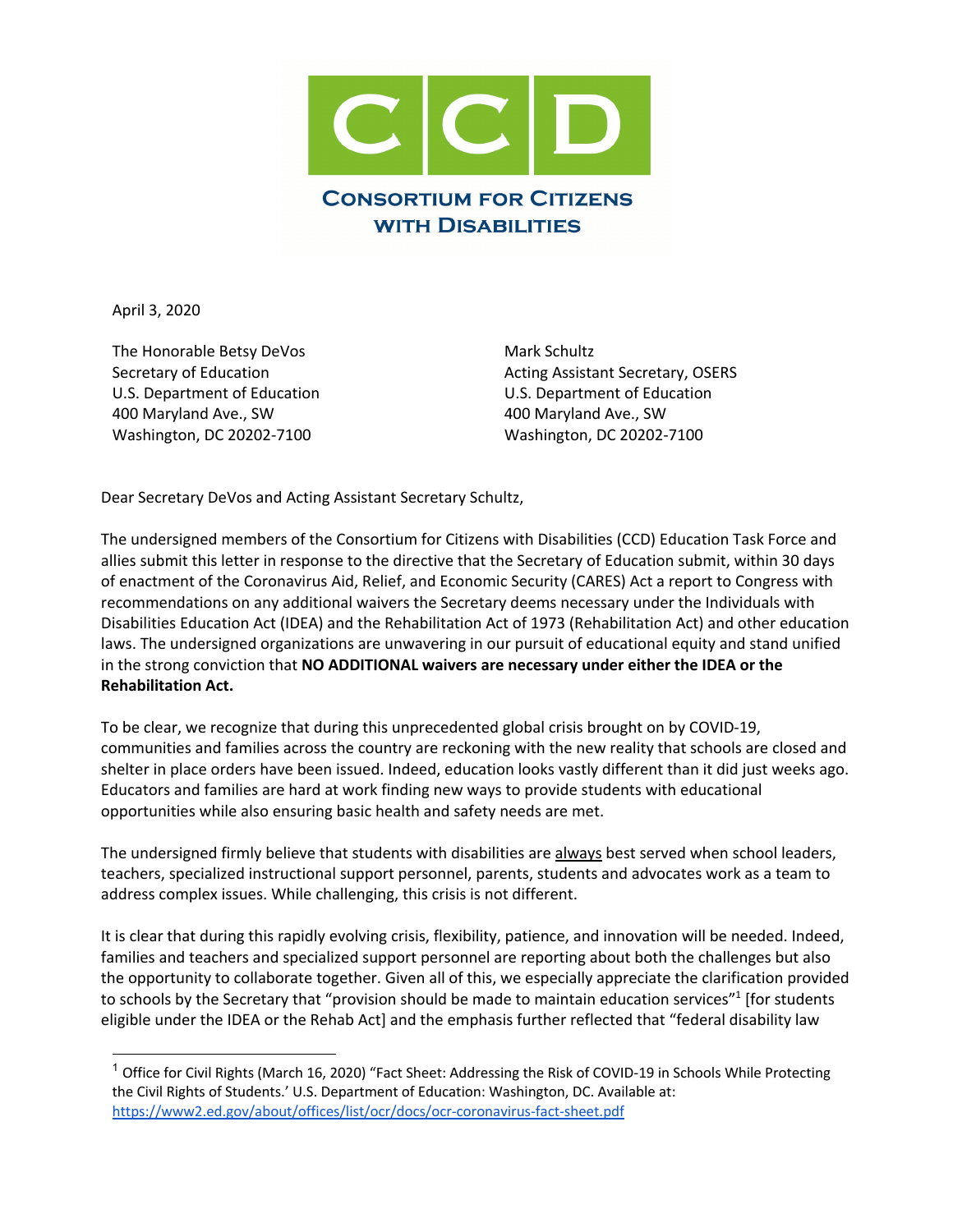allows for flexibility in determining how to meet the individual needs of students with disabilities."2 Given that IDEA offers flexibility by design and states, districts, communities, and families are working together to find solutions to the problems they face in the next several months, we firmly believe that this is not the time to roll back civil rights protections for students with disabilities. **Federal education laws must be protected. There is NO need for Congress to provide waiver authority to the U.S. Secretary of Education under the IDEA or Rehab Act.**

The U.S. Department of Education must enforce and Congress must uphold the following principles:

# **1. LEAs must continue to provide Free Appropriate Public Education (FAPE) to students with disabilities.**

The obligation to provide a free, appropriate, public education to students with disabilities remains, even in the face of a public health emergency. This means that special education and related services must continue. It also means that schools must consider how the needs of students with disabilities -- including the accommodations, specialized instruction, and related services they need -- will change as they learn from a distance, in their home, and in an online setting.

Existing federal disability laws allows for flexibility in determining how to meet the individual needs of students with disabilities. The determination of how FAPE is to be provided may need to be different in this time of unprecedented national emergency, and schools may not be able to provide the same services in the same manner they did in the past. FAPE may be provided consistent with the need to protect the health and safety of students with disabilities and those individuals providing special education and related services to students. In some cases, this may mean that schools provide 1:1 instruction and services virtually or telephonically. In others it may mean that schools send materials and activities home for students with instructions and supports for families, in their language. In all cases, schools must be evaluating which compensatory services may be needed and plan to provide those services as soon as possible.

# **2. Teams responsible for student Individualized Education Programs (IEPs) must involve parents in all decisions.**

IDEA includes robust provisions calling for parent participation in special education, including within the IEP process. Specifically, IDEA calls for public agencies to "take steps to ensure that one or both of the parents of a child with a disability are present at each IEP Team meeting or are afforded the opportunity to participate."3 IDEA anticipates that parent participation may not always be possible in-person and allows for parents and public agencies to "agree to use alternative means of meeting participation, such as video conferences and conference calls."4

There may be a situation where a school team feels the need to make amendments to a student's IEP given the emergency situation they are in and because students are learning from a distance. In such a situation,

<sup>&</sup>lt;sup>2</sup> Office for Civil Rights & Office of Special Education & Rehabilitative Services (March 21, 2020). "Supplemental Fact Sheet Addressing the Risk of COVID-19 in Preschool, Elementary and Secondary Schools While Serving Children with Disabilities." U.S. Department of Education: Washington, DC. Available at:

https://www2.ed.gov/about/offices/list/ocr/frontpage/faq/rr/policyguidance/Supple%20Fact%20Sheet%203.21.20%2 0FINAL.pdf

 $3$  34 CFR. § 300.322(a)

<sup>4</sup> 34 CFR. § 300.328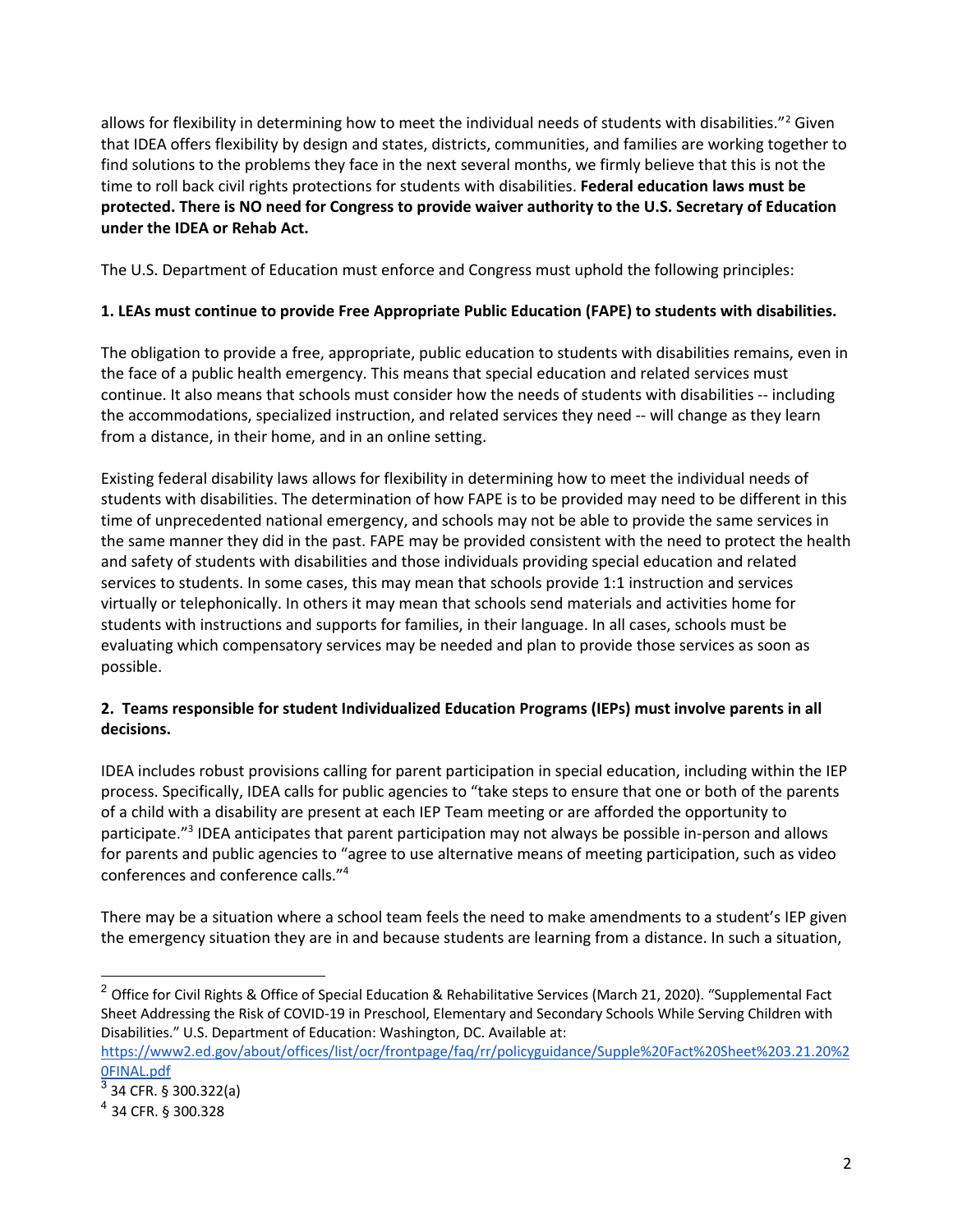IEP provisions within IDEA already allow for amendments to an IEP without an IEP meeting as long as the parent and district agree to those amendments and a written document is created and attached to the IEP.<sup>5</sup>

It is clear that IDEA has numerous provisions that provide the needed flexibility for parents and schools to work together -- even remotely -- during this time. No additional waivers or flexibility are needed. IDEA's key tenet of parent participation must remain and no changes may be made to an IEP without parent notice *and* consent. As time has passed, more teacher-parent communications are occurring via email and other remote means. Now, more than ever, parents must be a part of any decisions regarding their child.

## **3. Parents' due process rights must remain intact.**

Given the inherent flexibility within IDEA and the focus on parent-school partnerships, there is no reason to weaken or revoke parents' due process protections. Instead, schools and IEP teams should spend time planning for and engaging in meaningful communication with parents and proactively addressing issues related to service provision and accessibility. Frequent and clear communication, collaboration, and partnership between schools and families will be necessary during this time.

Where due process complaints proceed, much can be done in preparing for a due process hearing or investigating a state complaint without an in-person meeting. We also are aware of hearings that are occurring virtually.

### **4. Use of Federal education funds must adhere to the IDEA, the Rehabilitation Act, the Americans with Disabilities Act and other civil rights laws.**

Federal dollars should not be used for any voucher, voucher-like, or scholarship programs unless participating schools are required to adhere to all federal education and civil rights laws. All students should be able to attend a high-quality public school that meets their needs while maintaining all of their rights under the IDEA and other civil rights statutes.

Finally, there is no doubt that some districts and states are better equipped to pivot quickly and support students virtually and in order to achieve this in more communities, schools must be better supported to build the capacity to serve students with disabilities and their families under these new circumstances. Therefore, instead of waivers, we will urge Congress to protect the civil rights of students and provide robust funding to states and school districts so they can make every reasonable effort to educate students with disabilities during this national emergency.

We urge you to support our request to keep the laws intact and protect the civil rights of students with disabilities. We must work together to ensure schools and families collaborate in support of every student with a disability.

Sincerely,

The Advocacy Institute The Arc of the United States Alliance for Excellent Education Alliance for Strong Families and Communities

 $5$  34 CFR. § 300.324(a)(4)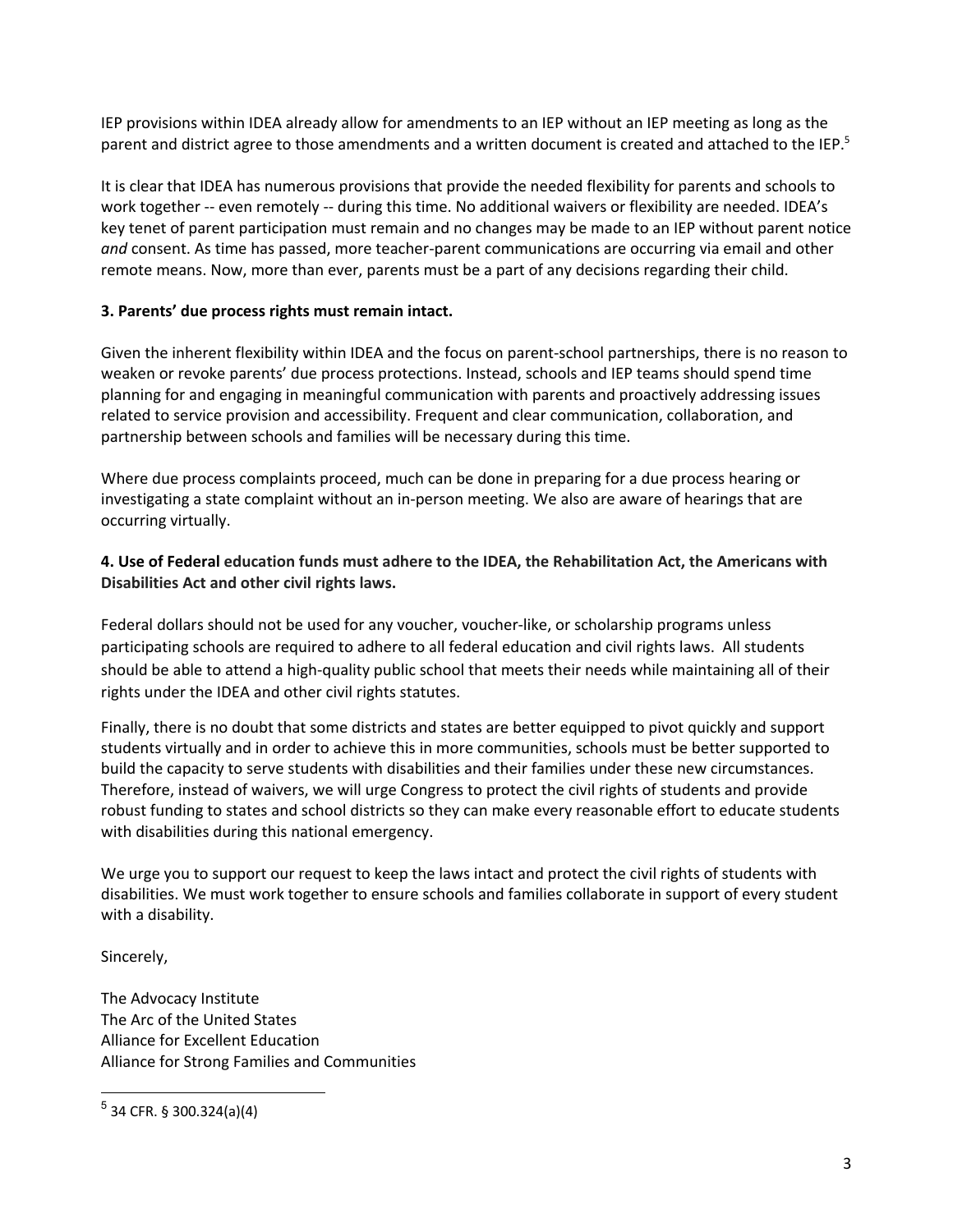American Council of the Blind American Foundation for the Blind American Music Therapy Association American Muslim Health Professionals American Occupational Therapy Association American Physical Therapy Association American Psychological Association American Therapeutic Recreation Association Association of People Supporting Employment First Association of University Centers on Disabilities Autism Society of America Autistic Reality Autistic Self Advocacy Network Bazelon Center for Mental Health Law CAST, Inc. Center for American Progress Center for Public Representation Children and Adults with Attention-Deficit/Hyperactivity Disorder Clearinghouse on Women's Issues Collaboration to Promote Self-Determination CommunicationFIRST Community Options, Inc. Council for Learning Disabilities Council of Parent Attorneys and Advocates Disability Rights Education & Defense Fund Easterseals Education Reform Now Epilepsy Foundation Family Equality Feminist Majority Foundation First Focus on Children Girls Inc. Higher Education Consortium for Special Education The Jewish Federations of North America The Leadership Conference on Civil and Human Rights Learning Disabilities Association of America MomsRising Muslim Caucus Education Collective NAACP National Association of Councils on Developmental Disabilities National Association of State Head Injury Administrators National Center for Learning Disabilities National Center for Lesbian Rights National Center for Parent Leadership, Advocacy, and Community Empowerment (National PLACE) National Center for Special Education in Charter Schools National Center for Transgender Equality National Center for Youth Law National Council on Independent Living